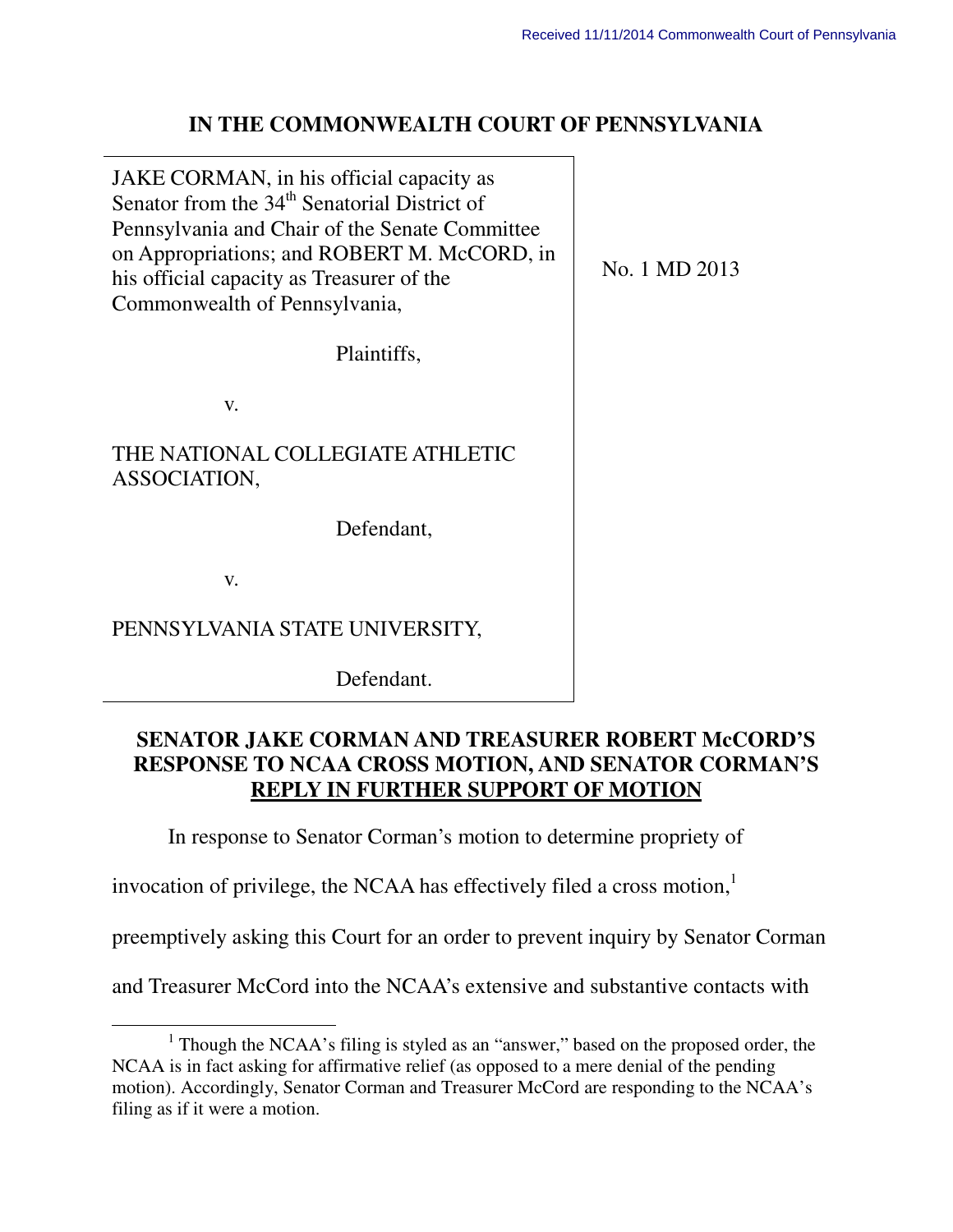the Freeh Group (which subject matter, curiously, was not discussed in Senator Corman's initial filing). $^2$  Indeed, based on the declaration of Donald Remy, Chief Legal Officer of the NCAA, the NCAA seemingly intends to have this Court foreclose examination of this issue purportedly because the Freeh investigation was "entirely independent from the NCAA[.]" See Remy decl.  $\parallel$  7. Yet based on discovery to date in this matter, that characterization of the investigation is woefully incomplete, and certainly not grounds on which to limit examination or to allow the NCAA to continue with its persistent invocations of privilege.

To illustrate, the NCAA's involvement with the Freeh Group was regular and substantive, and began nearly from the outset of the Freeh Group's retention by Penn State. In fact, as early as November 30, 2011, the NCAA reached out to Omar McNeill of the Freeh Group to arrange a direct telephone call between President Mark Emmert and Judge Freeh. *See* PSUCOR01343 (Nov. 30, 2011 email) (Exhibit A).<sup>3</sup> Next, in December 2011, members of the Freeh Group scheduled a meeting in State College to meet with Donald Remy and Julie Roe (then vice president of enforcement for the NCAA), along with Jonathan Barrett, outside counsel for the Big Ten. *See* NCAAJC00024811 (Dec. 1, 2011 calendar event) (Exhibit B); *see also* PSUCOR01658 (Dec. 5, 2011 email) (Exhibit C);

 $\overline{a}$ 

<sup>&</sup>lt;sup>2</sup> For purposes of this motion "Freeh Group" refers both to Freeh, Sporkin & Sullivan, LLP and Freeh Group International Solutions.

 $3$  Plaintiffs have applied redactions to the exhibits to this filing to remove certain personal contact information. The other redactions were applied by the NCAA in its production.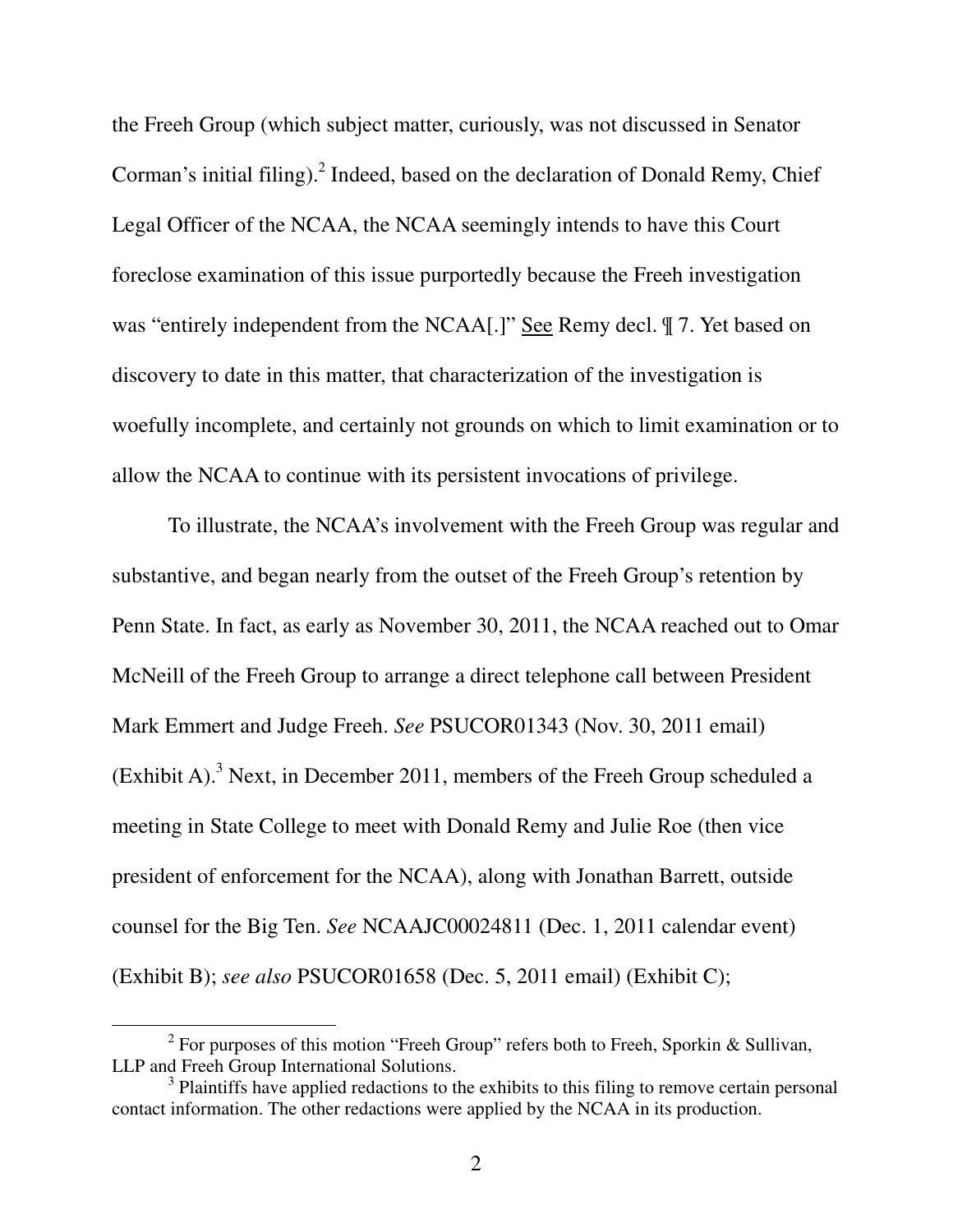NCAAJC00014343 (Dec. 9, 2011 email) (Exhibit D). It appears that by December 2011 the NCAA was looking into "collaborating with the Freeh Group's investigation," as was outside counsel for the Big Ten. *See* PSUCOR01340 (Dec. 5, 2011 email) (Exhibit E).

And indeed, after the December 7 meeting in State College, the collaborating began in earnest. On December 19, 2011, Donald Remy solicited input from Omar McNeill regarding the text of a letter the NCAA was intending to send to Penn State. *See* NCAAJC00035748 (Dec. 20, 2011 email) (Exhibit F). Also around this time, the NCAA, the Freeh Group, and the Big Ten began scheduling and having a series of weekly conference calls to discuss Penn State. *See*  NCJAAJC00024790 (Dec. 24, 2011 calendar event for "13 more occurrences") (Exhibit G). These calls continued regularly right up until days before the Freeh Report's July 12, 2012 release, *see* PSUCOR01417 (July 7, 2012 email) (Exhibit H), and even beyond. *See* PSUCOR01564 (July 11, 2012 email) (Exhibit I). Indeed, even after the release of the Freeh Report, President Emmert attempted to yet again have a direct "principal to principal" discussion with Judge Freeh (just as he had done in December 2011). *See* PSUCOR01533 (July 17, 2012 email) (Exhibit J).

But the collaboration between the NCAA and the Freeh Group was not simply limited to calls. For example, on December 28, 2011, Donald Remy sent

3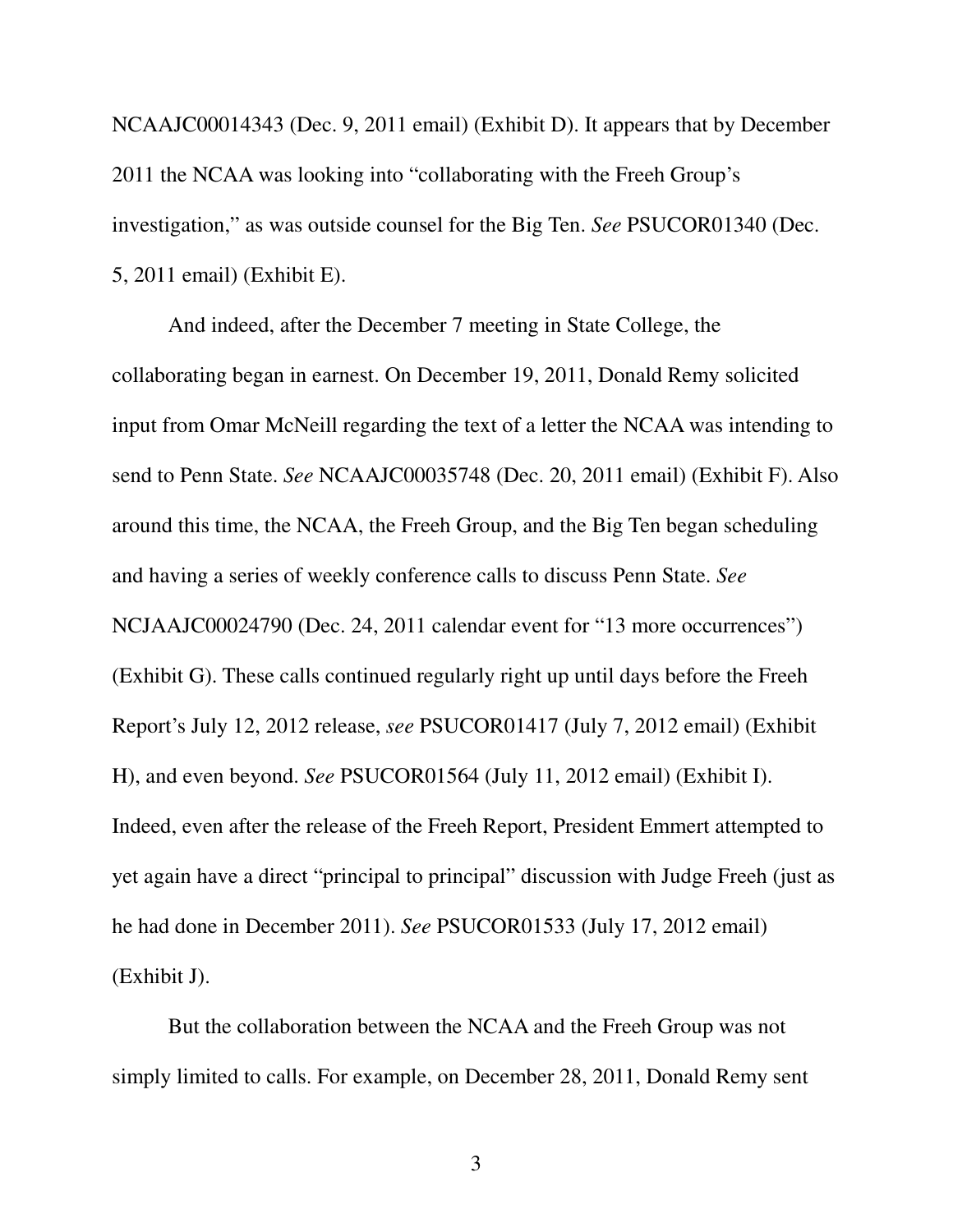Omar McNeill a lengthy list of questions for use in the Freeh Group's investigation of Penn State. *See* NCAAJC00035612-35617 (Dec. 28, 2011 email and attachment) (Exhibit K). Thereafter, Omar McNeill not only reviewed the questions, but he also solicited from the NCAA "your list of potential witnesses, database search terms, etc., you would like to provide." *See* NCAAJC00035439 (Dec. 30, 2011 email) (Exhibit L). Whether those search terms were ever actually provided is so far unclear; however, the NCAA did produce in discovery a document dated February 10, 2012 with the title "Search terms," which appears directly responsive to the Freeh Group request. *See* NCAAJC00023947 (Feb. 10, 2012 document) (Exhibit M).

The collaboration did not end with search terms and questions. In fact, in late December, the NCAA and the Freeh Group arranged a lengthy conference call in which "15-17 people" from the Freeh Group intended to participate. *See* NCAAJC00035442 (December 31, 2011 email) (Exhibit N). The purpose of the call was so Julie Roe and others on behalf of the NCAA could make a presentation to the Freeh Group on "how the NCAA enforcement staff historically has examined issues involving institutional control and ethical conduct." *See* NCAAJC00035764 (Jan. 5, 2012 email) (Exhibit O). In advance of the call, the NCAA provided extensive materials to the Freeh Group, including a PowerPoint presentation. *See* NCAAJC00035953-35996 (attachment to Jan. 5, 2012 email)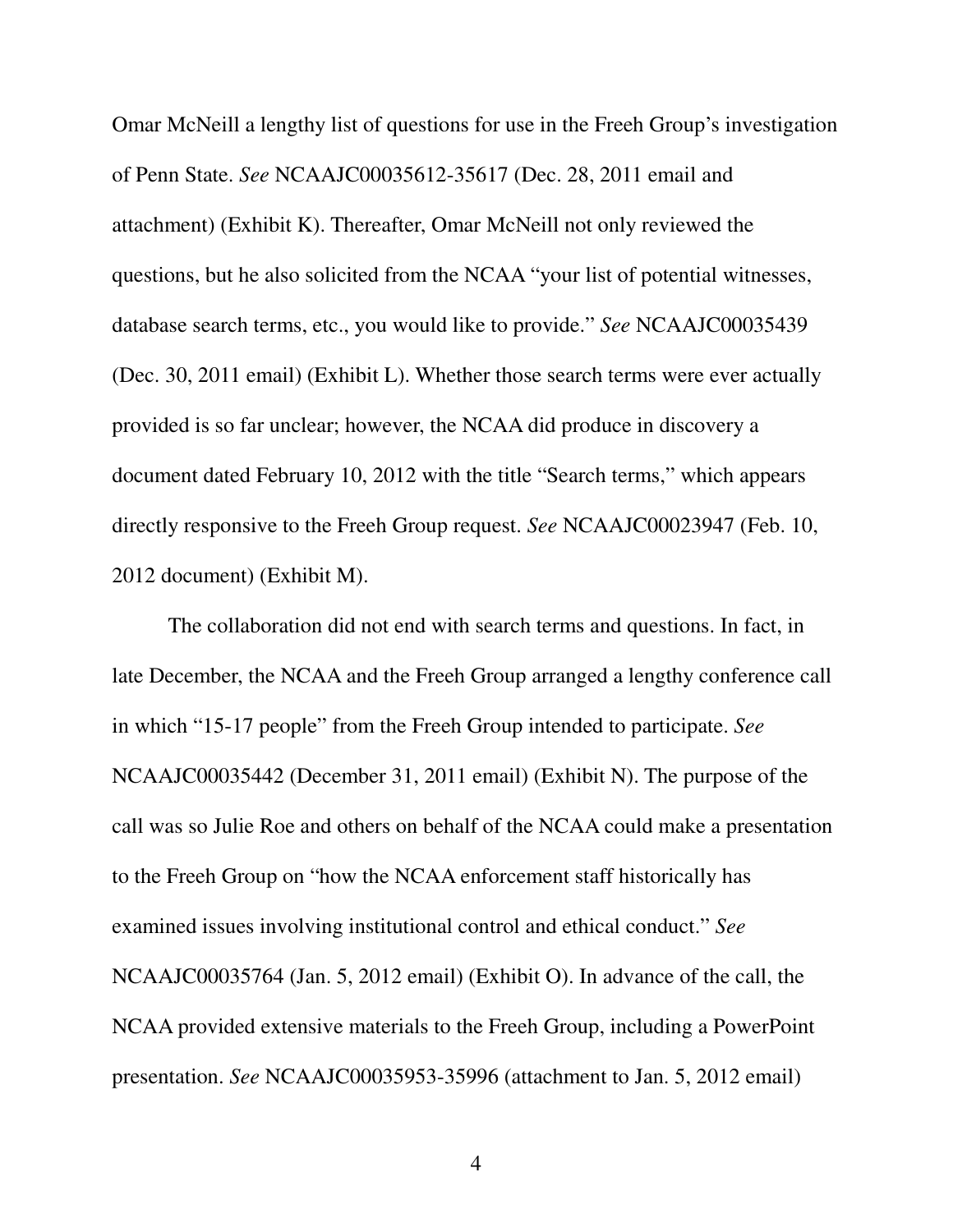(Exhibit P). The call was then made as scheduled for several hours on January 6, 2012. *See* NCAAJC00035756 (Jan. 6, 2012 email) (Exhibit Q).

In light of the above, whatever point about privilege that Mr. Remy intended to make by advising the Court that the NCAA only had "periodic status updates from Judge Freeh's staff" should bear no weight. *See* Remy decl.  $\parallel 7.^4$  The contacts were routine and substantive, and involved multiple third parties. How this figures into the present pending motion is known only to the NCAA, but since it saw fit to inject the matter into the present dispute, Senator Corman and Treasurer McCord can only presume that the NCAA intends to preemptively foreclose extensive examination of NCAA personnel about the Freeh investigation. Such relief should not be afforded.

<sup>4</sup> When issued, the Freeh report was publically represented to be "a full, fair and completely independent investigation," without favoritism toward any party. *See* Prepared Remarks of Louis Freeh at 2 (July 12, 2012), *available at*  http://progress.psu.edu/assets/content/Press\_Release\_07\_12\_12.pdf (Exhibit R). Though specifically acknowledging the cooperation of the State Attorney General, State Police, United States Attorney, Federal Bureau of Investigation, U.S. Department of Education, and the National Center for Missing & Exploited Children, Judge Freeh made no public mention concerning the extensive involvement of the NCAA revealed above. *Id.* at 3. Though discovery documents suggest some knowledge of the relationship between the NCAA and the Freeh Group by Penn State's General Counsel, the extent to which Penn State's President, administration, and members of the Board of Trustees were informed of the extensive NCAA involvement in the investigation and resulting report is presently unknown.

 $\overline{a}$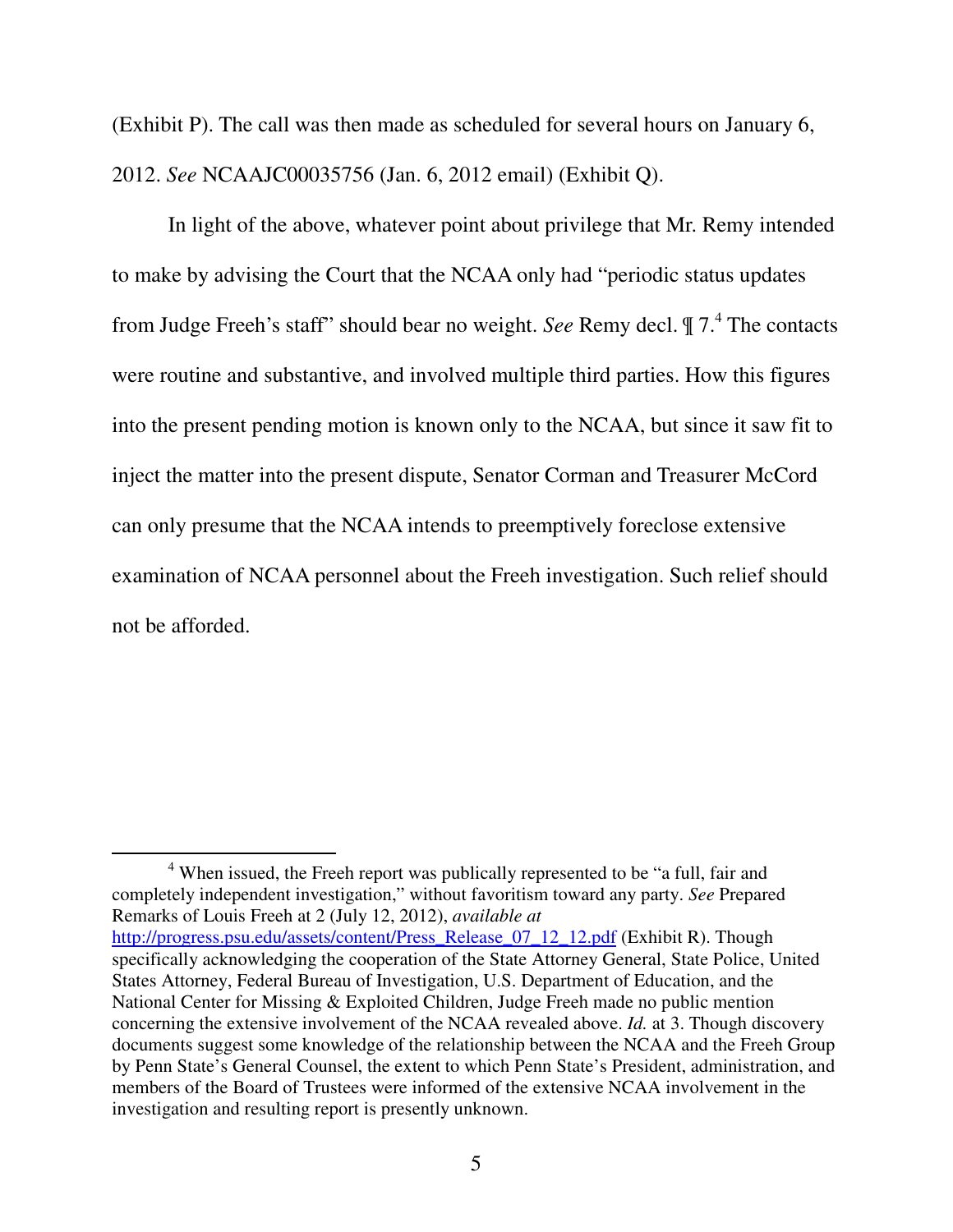Respectfully submitted,

/s/ Matthew H. Haverstick

**CONRAD O'BRIEN PC**  Matthew H. Haverstick, Esq. (No. 85072) Mark E. Seiberling, Esq. (No. 91256) Andrew K. Garden, Esq. (No. 314708) Centre Square West Tower 1500 Market Street, Suite 3900 Philadelphia, PA 19102-2100 Ph: (215) 864-9600 Fax: (215) 864-9620 Email: mhaverstick@conradobrien.com mseiberling@conradobrien.com agarden@conradobrien.com

Stephen C. MacNett, Esq. (No. 10057) Joshua J. Voss, Esq. (No. 306853) The Payne Shoemaker Building 240 N. Third Street, 5th Floor Harrisburg, PA 17101 Ph: (717) 232-2141 (717) 943-1211 Fax: (717) 232-3797 (215) 864-7401 Email: smacnett@conradobrien.com jvoss@conradobrien.com

*Attorneys for Senator Jake Corman*

Christopher B. Craig, Esq. (No. 65203) Chief Counsel Craig S. Schwartz, Esq. (No. 79580) Deputy Chief Counsel Jennifer Langan, Esq. (No. 98671) Deputy Chief Counsel Pennsylvania Treasury Office of Chief Counsel 127 Finance Building Harrisburg, PA 17120 Ph: (717) 787-2740 Email: ccraig@patreasury.gov csschwartz@patreasury.gov jlangan@patreasury.gov

*Attorneys for Treasurer Robert M. McCord* 

Dated: November 11, 2014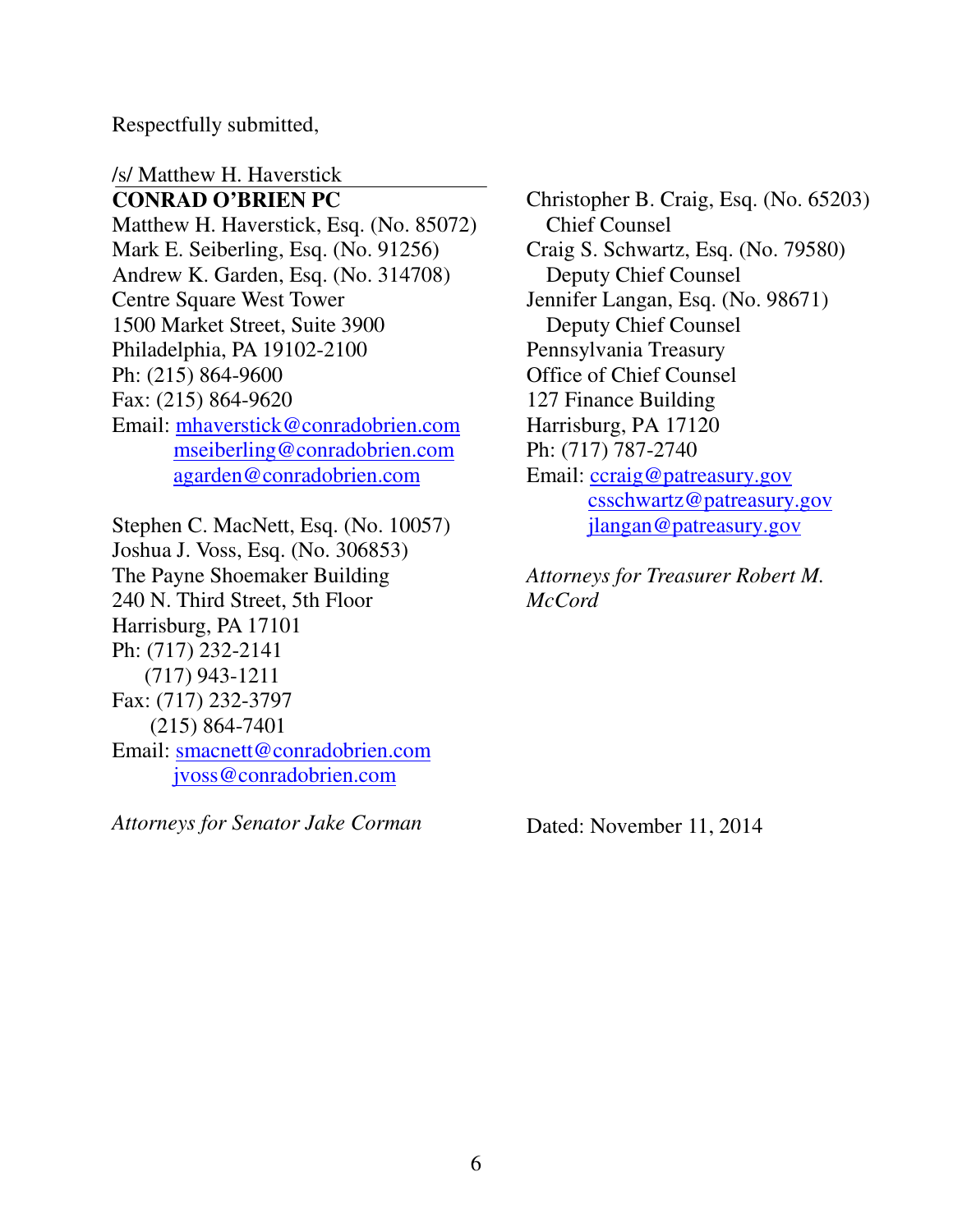| Jake Corman, in his official capacity as      |        | 1 MD 2013 |
|-----------------------------------------------|--------|-----------|
| Senator from the 34th Senatorial              | ٠<br>٠ |           |
| District of Pennsylvania and Chair            | ٠      |           |
| of the Senate Committee on                    |        |           |
| Appropriations; and Robert M.                 |        |           |
| McCord, in his official capacity as           |        |           |
| Treasurer of the Commonwealth of              |        |           |
| Pennsylvania,                                 |        |           |
| <b>Plaintiffs</b>                             |        |           |
| V.                                            |        |           |
| The National Collegiate Athletic Association, |        |           |
| Defendant                                     |        |           |
| v.                                            |        |           |
| Pennsylvania State University,                |        |           |
| Defendant                                     |        |           |
|                                               |        |           |

### **PROOF OF SERVICE**

I hereby certify that this 11th day of November, 2014, I have served the attached document(s) to the persons on the

date(s) and in the manner(s) stated below, which service satisfies the requirements of Pa.R.A.P. 121: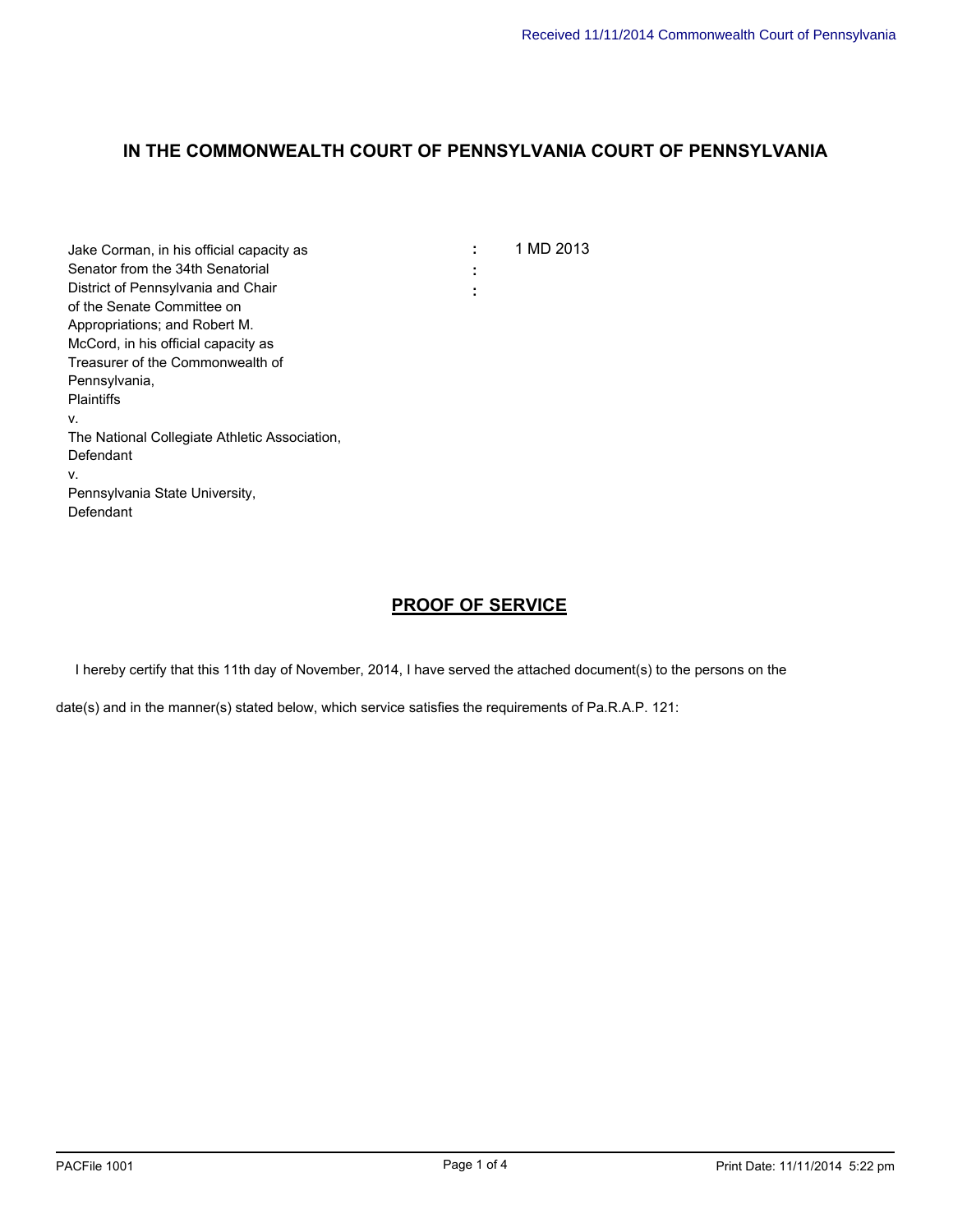### **PROOF OF SERVICE**

*(Continued)*

#### **Service**

Served: Doblick, Donna Marie Service Method: eService Service Date: Address: 225 Fifth Avenue Phone: 412-.28-8.7274<br>Representing: Defendant Served: **Haar, Matthew Myers** Service Method: eService Email: mhaar@saul.com<br>
Service Date: 11/11/2014 Service Date: Address: 2 North Second Street

Service Method: Service Date: 11/11/2014

Service Method: Service Date:

Email: ddoblick@reedsmith.com<br>
Service Date: 11/11/2014 Suite 1200 Pittsburgh, PA 15222 Representing: Defendant Pennsylvania State University 7th Floor Harrisburg, PA 17101 Phone: 717-257-7508<br>Representing: Defendant Pennsylvania State University Served: Langan, Jennifer<br>
Service Method: eService Email: jlangan@patreasury.gov Address: 127 Finance Building Harrisburg, PA 17120 Phone: 717-787-9738 Representing: Plaintiff McCord, Robert M. Served: Schwartz, Craig S.<br>
Service Method: Service Email: csschwartz@patreasury.gov<br>
Service Date: 11/11/2014 Address: 127 Finance Building

Harrisburg, PA 17120 Phone: 717--78-7-9737<br>Representing: Plaintiff Representing: Plaintiff McCord, Robert M.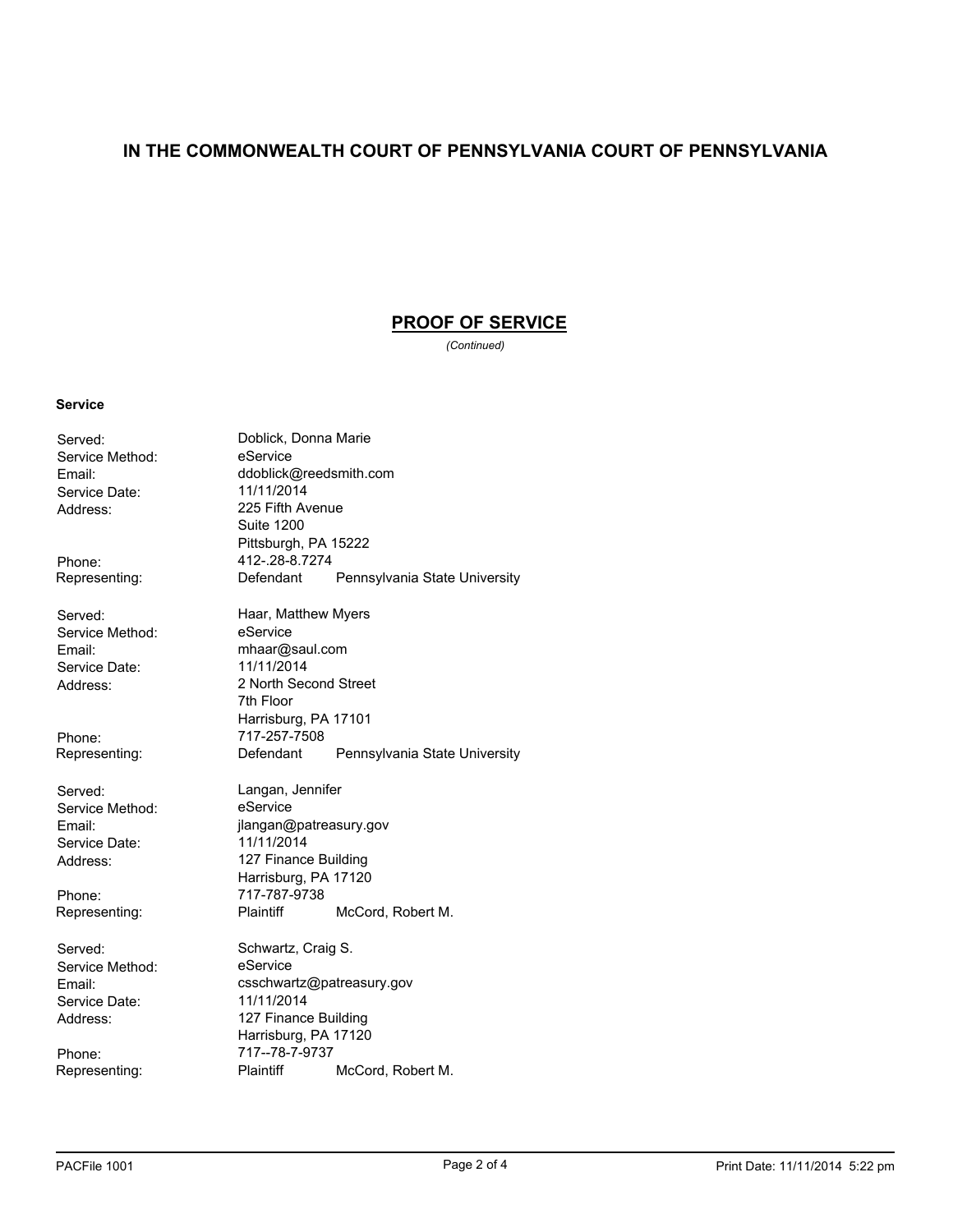### **PROOF OF SERVICE**

*(Continued)*

Served: Scott, Thomas W.<br>Service Method: eService Service Method: Service Date:<br>Address:

Email: tscott@killiangephart.com<br>
Service Date: 11/11/2014 218 Pine Street P.O. Box 886 Harrisburg, PA 17108-0886 Phone: 717--23-2-1851<br>Representing: Defendant The National Collegiate Athletic Association

#### **Courtesy Copy**

| Served:         | Madden, Victoria Sellitto                                 |
|-----------------|-----------------------------------------------------------|
| Service Method: | eService                                                  |
| Email:          | VMadden@auditorgen.state.pa.us                            |
| Service Date:   | 11/11/2014                                                |
| Address:        | 224 Finance Building                                      |
|                 | Office of Chief Counsel                                   |
|                 | Harrisburg, PA 17043                                      |
| Phone:          | $(71-7) - 705 - 5181$                                     |
| Representing:   | Amicus Curiae Department of Auditor General               |
| Served:         | Pankiw, Bohdan R.                                         |
| Service Method: | <b>First Class Mail</b>                                   |
| Service Date:   | 11/11/2014                                                |
| Address:        | <b>PA PA Utility Commission</b>                           |
|                 | 400 Nost Cmnwlth Keystone Bldg                            |
|                 | Harrisburg, PA 171200001                                  |
| Phone:          | 717-783-3222                                              |
| Representing:   | Amicus Curiae Public Utility Commission                   |
| Served:         | Pennsylvania District Attorneys Association               |
| Service Method: | <b>First Class Mail</b>                                   |
| Service Date:   | 11/11/2014                                                |
| Address:        | 2929 North Front St.                                      |
|                 | Harrisburg, PA 17110                                      |
| Phone:          |                                                           |
| Representing:   | Amicus Curiae Pennsylvania District Attorneys Association |
|                 |                                                           |